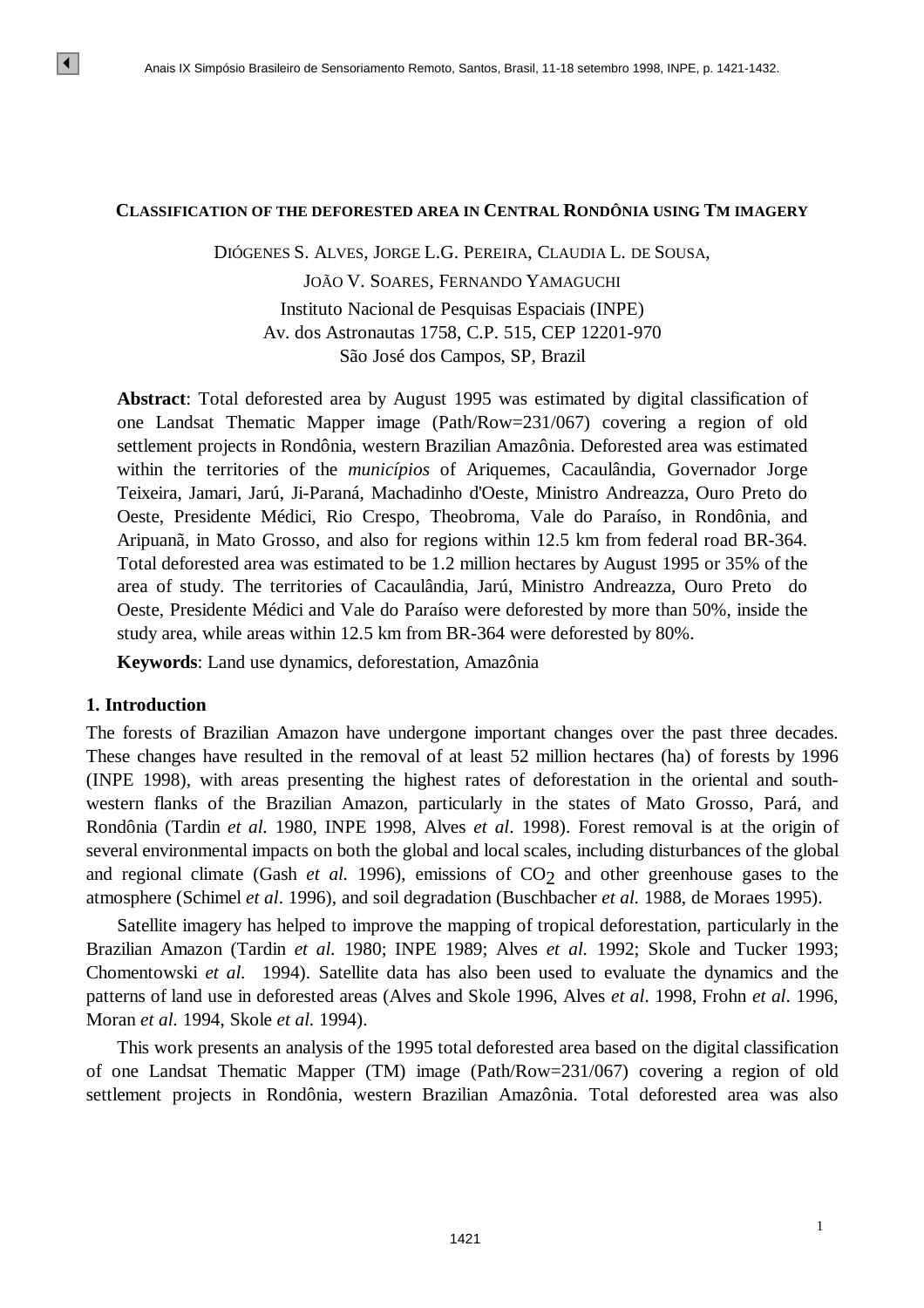estimated for the territories of the *municípios* inside the study area, and for the areas within 12.5 km of federal road BR-364, the major road link between western Amazônia and the rest of Brazil. The major goal of this investigation was to provide data about the extent of forest depletion occurring in the region and to contribute to a better understanding of some of the impacts of deforestation.

## **2. Study Area**

The study area was located in the western Brazilian Amazon, including parts of *municípios* Ariquemes, Cacaulândia, Governador Jorge Teixeira, Jamari, Jarú, Ji-Paraná, Machadinho d'Oeste, Ministro Andreazza, Ouro Preto do Oeste, Presidente Médici, Rio Crespo, Theobroma, and Vale do Paraíso, in the state of Rondônia, and Aripuanã, in the state of Mato Grosso (**Figure 1**). Its boundaries correspond to the area covered by TM scene path/row=231/67, representing a total area of approximately 3.4 million ha.

Human occupation in the study area has considerably increased during the last three decades, following the building of federal road BR-364 and the development of some of the oldest and largest settlement projects in the state of Rondônia. The deforestation process continues to be intense in the region (Alves *et al*. 1998), arousing the interest in monitoring it.

The BR-364 road bisects the area of study and served as the way of penetration in the region at the time of its colonisation. To the present, the road constitutes the basic link by land between Rondônia and the more populated south of Brazil, serving as the major way to export the region's production, and to bring goods in.

The region includes several of the largest settlements projects organised in the state of Rondônia under the programs of Amazônia colonisation during the 1970's, including Projeto Integrado de Colonização (PIC) Ouro Preto (created in 1970), Projeto de Assentamento Dirigido (PAD) Burareiro (1974), PIC Padre Adolpho Rohl (1975), PAD Marechal Dutra (1978) and PAD Machadinho (1982) (Instituto Nacional de Colonização e Reforma Agrária (INCRA) 1996). These projects occupied more than 2 million ha in the region, where more than 24,000 families were settled from 1970 till 1995 (INCRA 1996). Parts of the region's landscape can be appraised on **Figure 2** and **Figure 4**. The majority of the properties in these settlements is relatively small (25 to 100 ha, INCRA 1996) and is scattered along secondary roads that emerge from the major arteries, creating the typical Rondônia "fish-bone" pattern. The area also includes mid-size (1000 ha) and large (10,000 ha or more) properties.

The native vegetation in the region consists of dense tropical forests with mild seasonal characteristics (RADAMBRASIL 1978), a 4 to 6-month dry season and elevations ranging from 100 to 600m. The region also presents several areas covered by non-forest vegetation, associated to the presence of rocky soils.

**[FIG. 2](#page-9-0) [FIG. 4](#page-11-0)**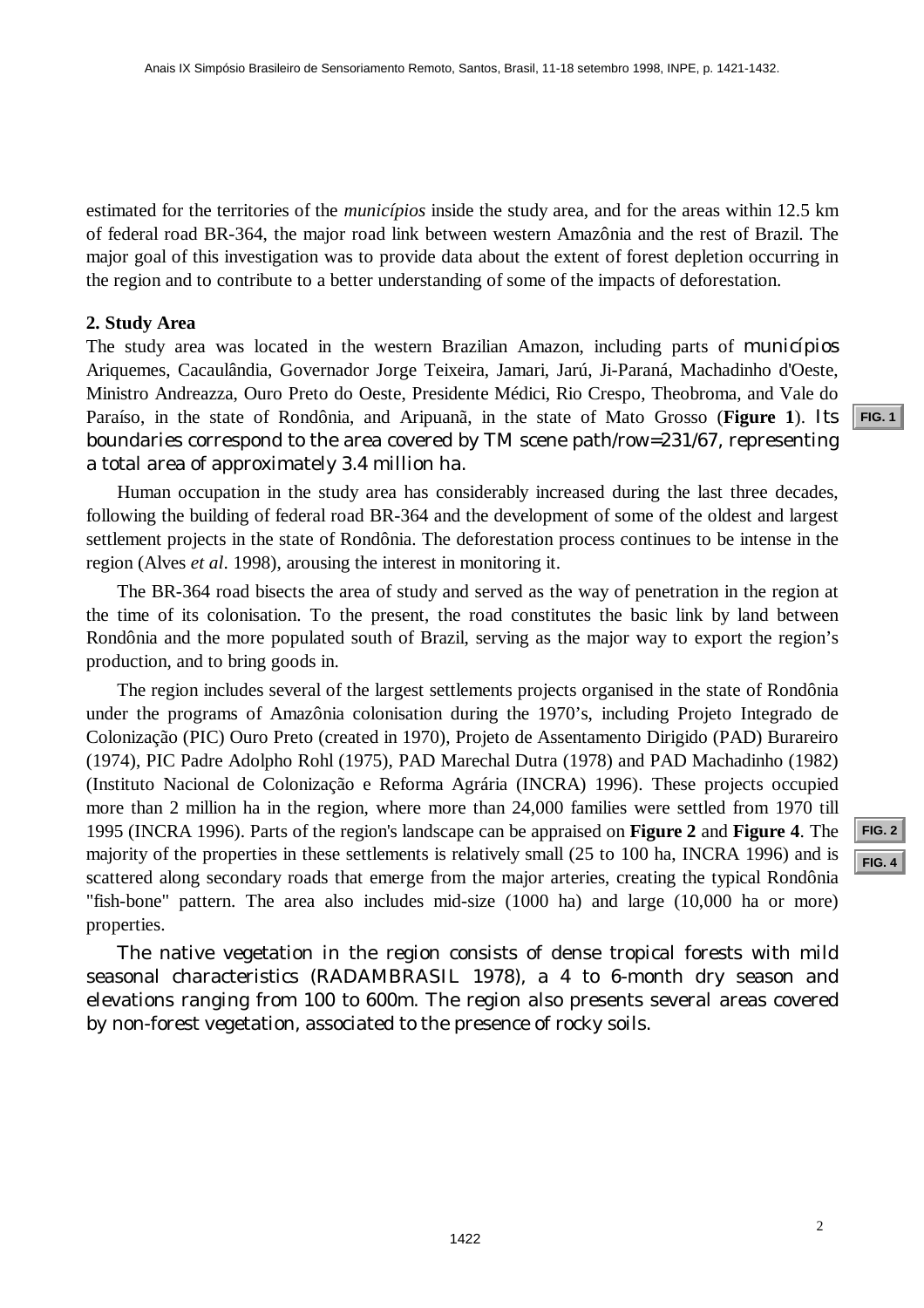# **3. Methods**

The TM image Path/Row=231/067, dated 03 August 1995, was read from a CD-ROM and georeferenced using co-ordinates acquired with differential Global Positioning System equipment. This image was subsequently used as the basis for the geo-referencing of other TM images in the 1985- 1995 period, that were used to refine and evaluate the classification results.

The analysis of the data consisted of three major steps:

- (1) Characterising the total deforested area in the 03 August 1995 image, including pasture, annual and perennial crops, and secondary vegetation occurring in areas abandoned after clearing;
- (2) Determining the deforested area belonging to the *municípios* in the study area;
- (3) Determining the deforested area within 12.5 km of the BR-364 road.

The objective of the first step was to generate a map of the deforested area identified in the 03 August 1995 image. A preliminary version of the deforestation map was quickly generated by applying an image-thresholding classifier to the image's mid-infrared channel (TM band 5 - 1.55 - 1.75 μm). The image threshold value was determined by analysing the basic statistics (mean, standard deviation, minimum, and maximum) of different areas, including pastures, annual and perennial crops, fire scars, secondary vegetation, and primary forest. The classification results were filtered to eliminate isolated clusters of less than 9 pixels, and then visually inspected and edited to eliminate classification errors. Most common classification errors included the confusion between secondary vegetation and areas of illuminated forest hills, between pastures and some areas amid primary forest with a large number of rocks, some and undetected burned areas. The visual inspection/error correction procedure was repeated at least once for the entire image, using information collected on the field as well as the available multi-temporal imagery to help in this revision process. The final map was evaluated by calculating the kappa coefficient of agreement (κ) (Fleiss 1981, Hudson and Ramm 1987) with samples taken from the image time-series.

The objective of the second step was to determine the fractions of the deforested land belonging to the *municípios* in the region of study. For this, the classified image was transformed into vector format and the deforested area for each *município* was calculated using a map intersection procedure and a digital map of *municípios* provided by Fundação Instituto Brasileiro de Geografia e Estatística (FIBGE sd).

The objective of the third step was to determine the deforested area within certain distances from the BR-364 road. The distances chosen for this analysis were 2.5, 5, 7.5, 10, and 12.5 kilometres. These distances were chosen considering that settlement areas were originally planned to be traversed by roads every 5 km, with parcels in many settlement projects stretching half this distance. This analysis was done by building corridors (*buffers*) for each of the above distances and performing a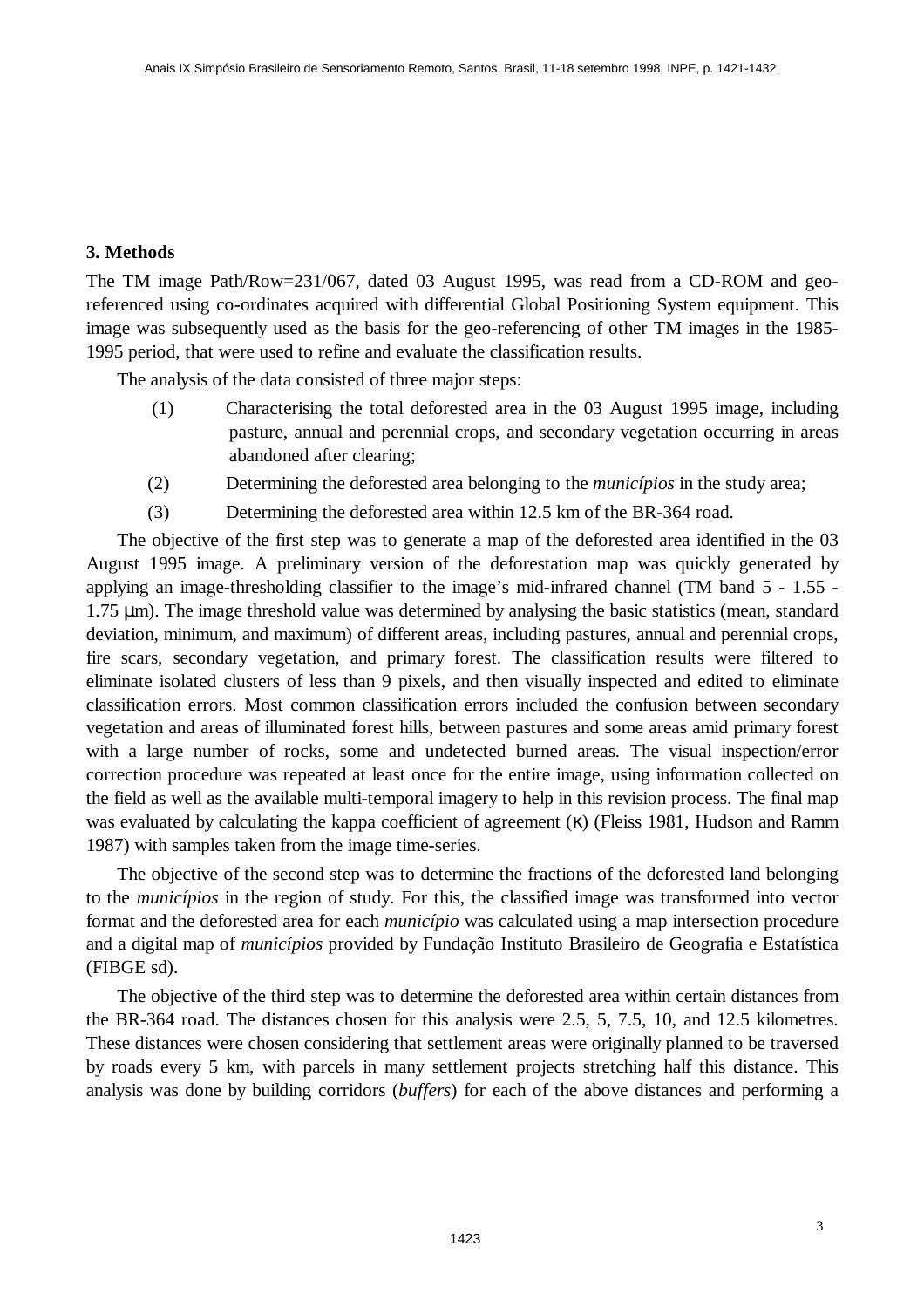map intersection procedure.

The study area was visited six times in the period from May 1995 to December 1997 to collect data about the types and the dynamics of land use. These visits included localised flights that helped to improve the understanding of land use/land cover types and their response on satellite imagery.

### **4. Results and discussions**

The dimensions of the study area corresponded to 3.411 million hectares, and were actually defined as the common area between TM path/row=231/67 images dated 22 July 1985 and 03 August 1995. This area represented 97% of the area of the 03 August 1995 image, and allowed to establish a reference area for an on-going decade-long study based on a time-series of TM imagery.

The classification results are shown on **Figure 3** and summarised in **Table I**. One million twohundred thousand hectares or 35.5% of the study area was classified as deforested by 03 August 1995. Total deforestation included different types of land use, such as pastures, and annual and perennial crops and also secondary vegetation.

The accuracy of the deforestation estimate is difficult to assess, particularly because of the limited ground information available. Nonetheless, the map on **Figure 3** was partially evaluated within a 500x2,500-pixel area by the kappa coefficient of agreement (κ) (Fleiss 1981, Hudson and Ramm 1987). This area included different types of land covers in parts of the *municípios* of Ariquemes, Cacaulândia, Governador Jorge Teixeira and Jarú. Samples were taken from the 1992, 1994 and 1995 images, including areas of forest in 1995, and pastures, perennial and annual crops, as well as secondary vegetation at different stages of regeneration throughout the image time series. This exercise produced a kappa coefficient  $\kappa = 0.979$  ( $\sigma^2 = 10^{-6}$ , N = 59547), which indicates an excellent agreement between the classification and the test area (Fleiss 1981). This rating corroborates to the perception acquired during the visual inspection/error correction procedure that the final map is reasonably accurate. However, it should be noted that a more complete accuracy assessment of the deforestation map could hardly be done on the basis of the available data. Similarly, the calculation of a confidence interval for the deforested area estimate would require more data and work, and is outside the scope of this paper.

The estimated deforested area was compared with data reported by the Secretaria de Estado do Desenvolvimento Ambiental (SEDAM) (1997) for the year 1995. To do so, the deforested area map was divided in 1:100.000-scale maps and compared with figures reported in SEDAM (1997) for the same maps (map sheets SC20-X-C-V, SC20-X-C-VI, SC20-Z-A-II, SC20-Z-A-III, and SC20-Z-A-VI were entirely inside the study area and were retained for comparison). This analysis showed that data reported by SEDAM were -1.4%, 21.1%, -5.2%, 7.7%, and -0.2% lower (negative numbers indicate higher SEDAM estimates) than data calculated from the classified image, respectively, for the same map sheets. The large difference detected for sheet SC20-X-C-VI (21.1%) was caused by the use of different dates in the two studies (SEDAM image was dated 03 April 1995, E. Matricardi personal communication 1998), and a 4,000-hectare clearing during the first semester of 1995 in one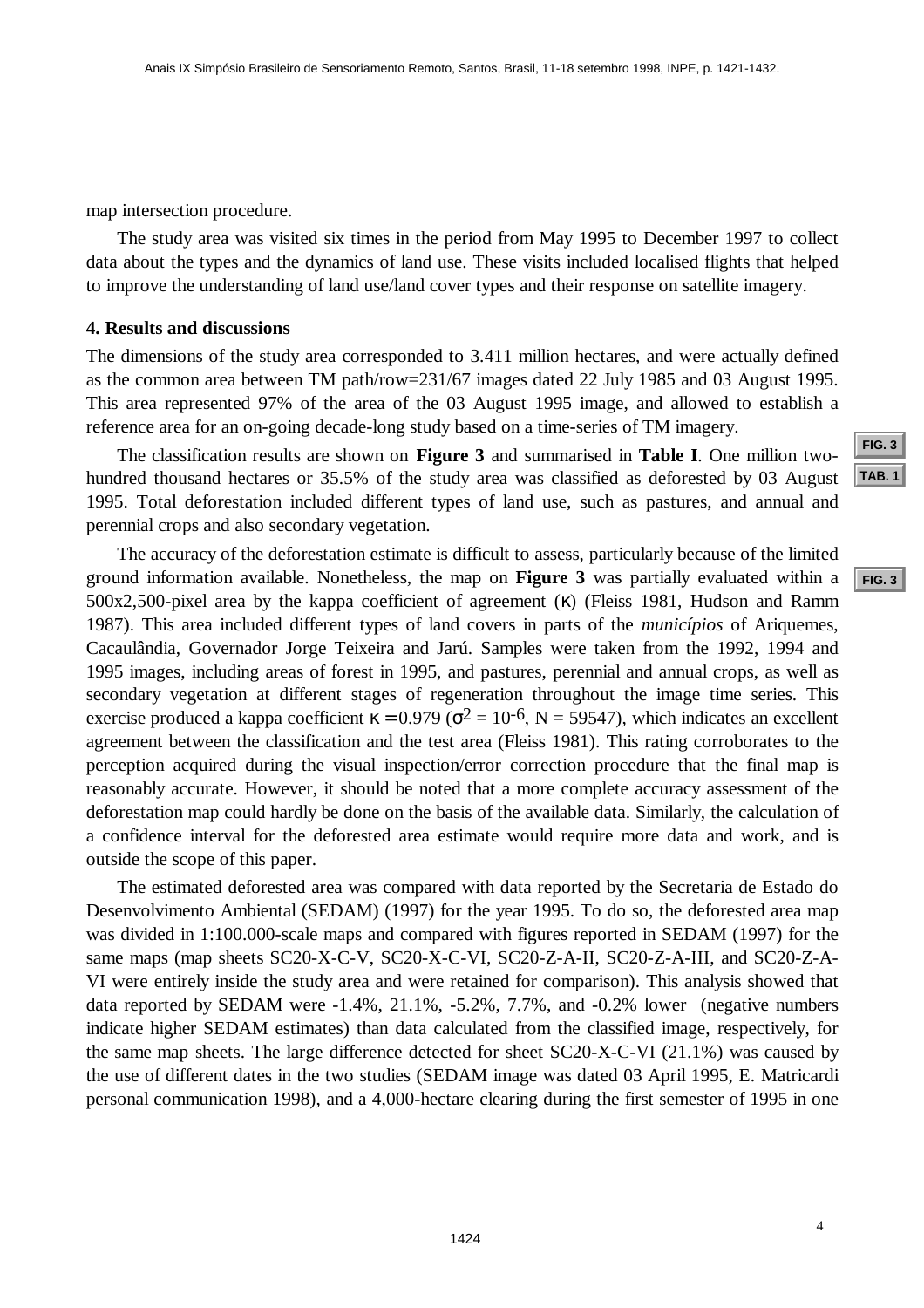<span id="page-4-0"></span>single farm. The difference for the other sheets was smaller than 8%, and might be attributed to differences in the methodology and, possibly, in the case of map sheet SC20-Z-A-III, to the growth of deforested area during the period between the two images.

The calculation of the deforested area inside each *município*, showed that approximately 98% of the total deforestation belonged to Rondônia, while 2% occurred in Mato Grosso, as summarised on **Table I**. The table also includes the percent cleared metric (Frohn *et al*. 1996), which was defined as the deforested area relative to the *município* or *buffer* area inside the study region. According to this metric, around half of the territories of Ariquemes, Cacaulândia, Governador Jorge Teixeira and Theobroma were deforested by August 1995. Percent cleared reached even higher values for Vale do Paraíso (2/3), and Jarú and Ouro Preto (3/4).

# **Table I – Total and deforested area for the** *municípios* **inside the study area.**

Deforested area included all types of land use (pastures, annual and perennial crops) and secondary vegetation. Percent cleared is deforested area relative to *município* area.

|                           | <b>Total</b>        | <b>Deforested</b>   | <b>Percent</b> |
|---------------------------|---------------------|---------------------|----------------|
| <b>Município</b>          | area                | Area                | cleared        |
|                           | $(10^3 \text{ ha})$ | $(10^3 \text{ ha})$ | (%)            |
| Ariquemes                 | 222.1               | 101.6               | 45.8           |
| Cacaulândia               | 109.3               | 59.9                | 54.8           |
| Governador Jorge Teixeira | 155.2               | 732.4               | 47.2           |
| Jamari                    | 55.5                | 5.1                 | 9.1            |
| Jarú                      | 241.0               | 179.1               | 74.3           |
| Ji-Paraná                 | 663.9               | 199.5               | 30.1           |
| Machadinho d'Oeste        | 647.7               | 114.3               | 17.7           |
| Ministro Andreazza        | 24.4                | 14.3                | 58.6           |
| Ouro Preto do Oeste       | 279.2               | 206.7               | 74.0           |
| Presidente Médici         | 9.2                 | 7.1                 | 76.9           |
| Rio Crespo                | 219.2               | 60.3                | 27.5           |
| Theobroma                 | 218.9               | 99.8                | 45.6           |
| Vale do Paraíso           | 96.3                | 62.8                | 65.3           |
| Aripuanã (MT)             | 469.2               | 25.9                | 5.5            |
| <b>Total</b>              | 3,411.4             | 1,210.0             | 35.5           |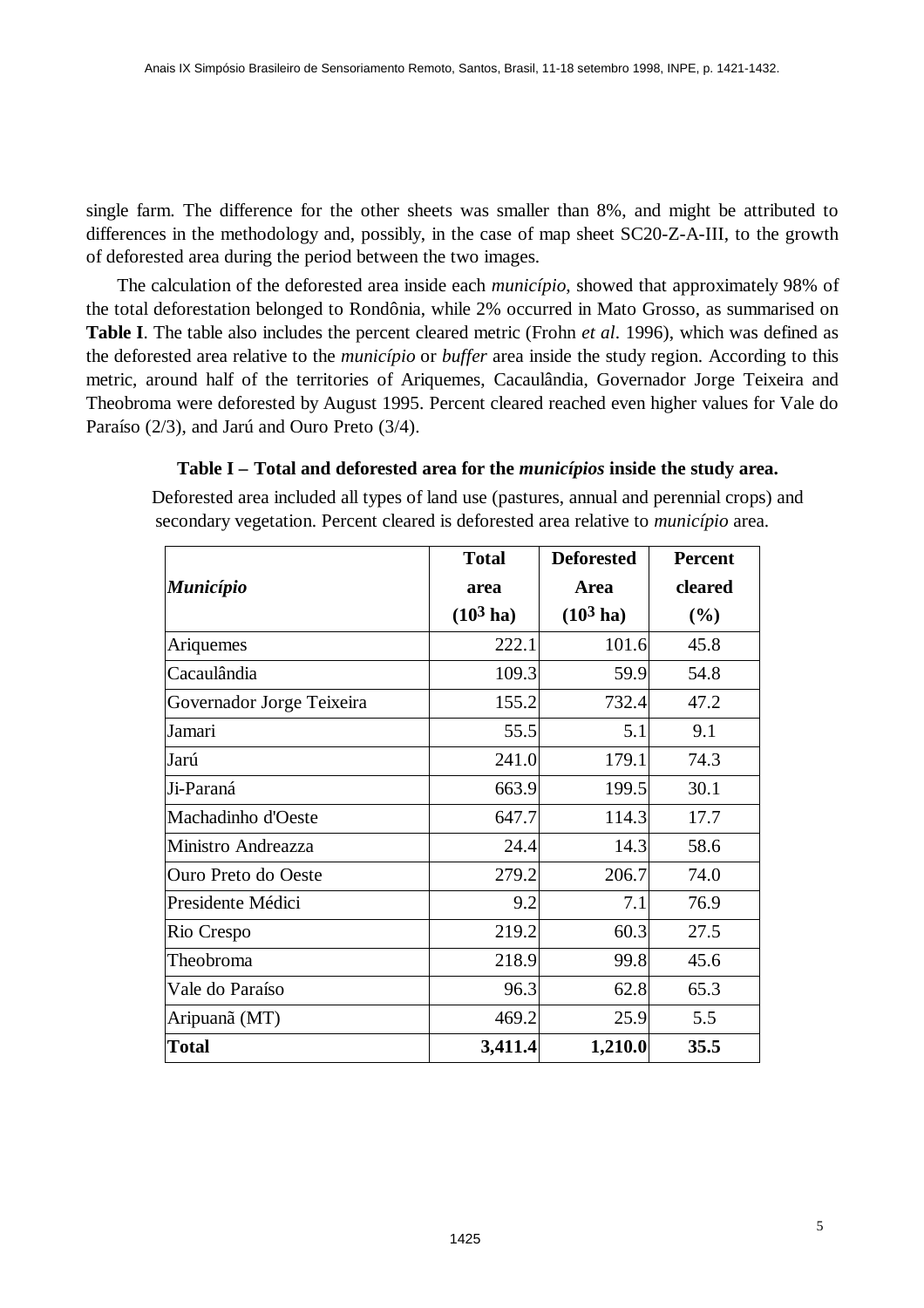The *municípios* presenting the highest percent cleared values were located in the immediate vicinity of the BR-364 road (**Figure 1**, **Table I**). The relationship between proximity to this road and percent cleared was further analysed and results are reported on **Table II**. Total deforestation within 12.5 km of that road amounted to  $318.4 \times 10^3$  ha or 26% of the total deforestation in the study area. Approximately 80% of this region had been deforested by August 1995, with percent cleared slightly increasing with the proximity to the road.

Percent cleared values were higher than 60% in all *municípios* within 12.5 km of the BR-364 road. All *municípios* in **Table II** presented higher percent cleared values in the vicinity of the road than outside the 12.5 km limit. Particularly, the *município* of Ji-Paraná presented only 30% cleared (**Table I**), but had approximately 90% of its territory cleared within 12.5 km of the road (**Table II**).

|                     | Percent cleared as a function of the distance (D, km) |       |         |        |          |  |
|---------------------|-------------------------------------------------------|-------|---------|--------|----------|--|
| <b>Município</b>    | of the BR-364 road                                    |       |         |        |          |  |
|                     | D < 2.5                                               | D < 5 | D < 7.5 | D < 10 | D < 12.5 |  |
| Ariquemes           | 79.7                                                  | 67.4  | 64.0    | 63.5   | 61.0     |  |
| Cacaulândia         | 80.1                                                  | 71.7  | 68.7    | 66.1   | 65.0     |  |
| Jarú                | 89.0                                                  | 86.5  | 84.2    | 83.3   | 82.2     |  |
| Ji-Paraná           | 91.9                                                  | 89.7  | 90.5    | 89.6   | 88.9     |  |
| Ouro Preto do Oeste | 82.9                                                  | 88.3  | 85.7    | 85.5   | 85.8     |  |
| Presidente Médici   | 87.7                                                  | 83.7  | 82.1    | 77.8   | 80.7     |  |
| Theobroma           | 89.0                                                  | 86.3  | 84.0    | 76.8   | 75.8     |  |
| Vale do Paraíso     | 0.0                                                   | 0.0   | 0.0     | 67.8   | 67.1     |  |
| Total - BR-364      | 85.7                                                  | 83.2  | 81.3    | 80.1   | 79.2     |  |

**Table II - Percent cleared in regions close to the BR-364 road.**

The percent cleared metric presented here is a relatively rough estimate of the remaining forest in the study area. However, it may be noted that these results show deforestation exceeding the 50% limit originally required by federal regulations. Moreover, data derived from Alves *et al.* (1998) study showed high deforestation rates in the area, with rates greater than  $60,000$  ha yr<sup>-1</sup> in the 1991-1994 period. Such rates represented 5% of the total deforested area by 1995, indicating that the pressure for expanding the deforestation process to nearby areas may be inducing high deforestation rates, as forested areas diminish in the areas of older settlements.

**[FIG. 1](#page-8-0) [TAB. 1](#page-4-0)**

**[TAB. 1](#page-4-0)**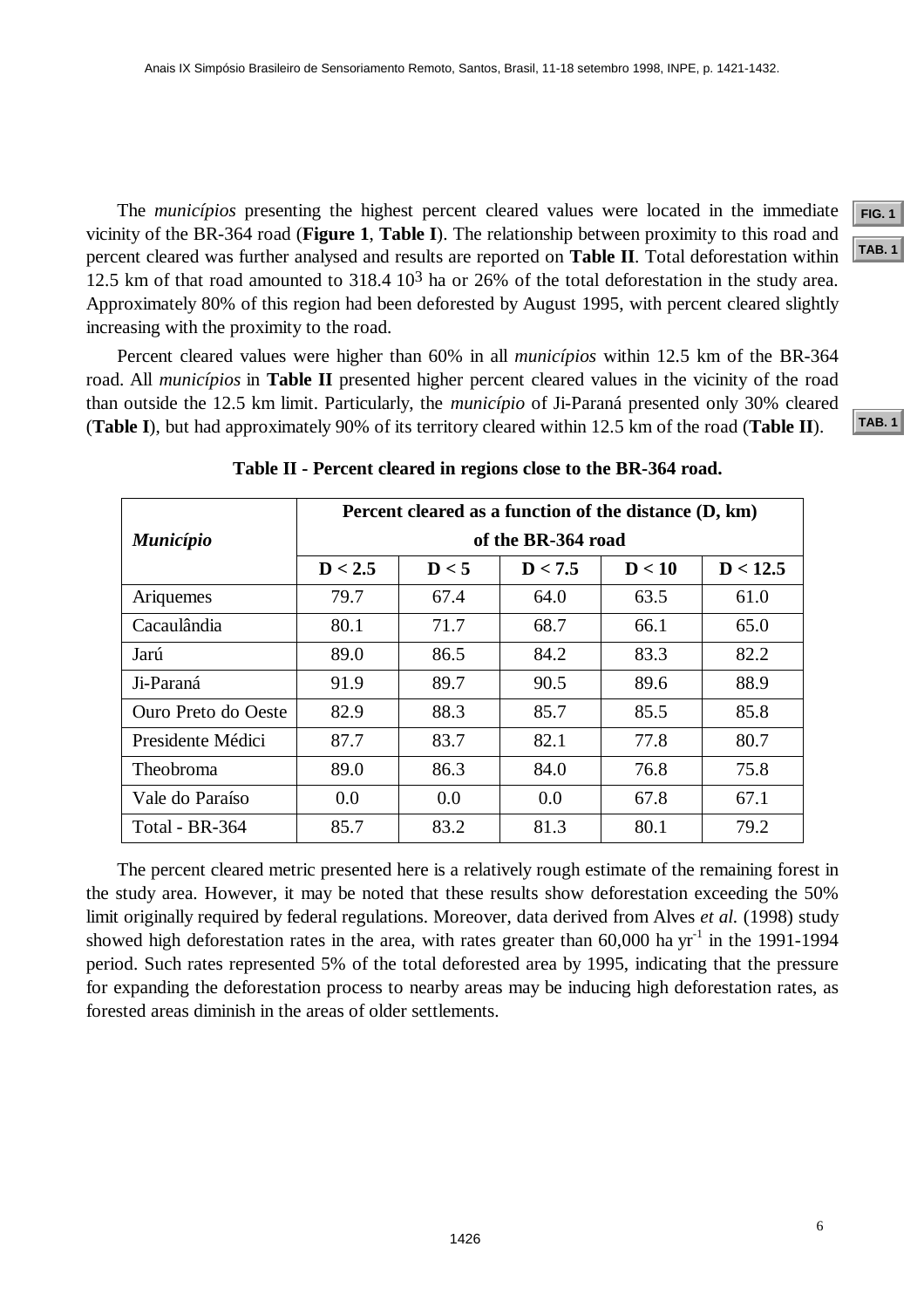## **5. Conclusions**

This work reported data on total deforested area in a region of Brazilian Amazônia where the deforestation process has been intense in the last three decades. It also showed that deforestation patterns existing in the region has lead to increases in deforested area beyond the limits established by federal regulations.

This continued process of forest removal is possibly happening in other areas of the Amazon. The use of remote sensing and spatial analysis techniques can help identify such processes and contribute to a better understanding of the processes occurring in the Amazonian region.

## **Acknowledgements**

This work was supported by grants from FAPESP (95/2432-5), CNPq (301474/91) and FINEP (0816/95, contrato 6.6.96.0474.00). We are sincerely grateful to Eraldo Matricardi and Secretaria de Desenvolvimento Ambiental (SEDAM) for all the fabulous help in Rondônia, and to the Ministry of the Army for the extraordinary support in the aerial surveys.

## **References**

- Alves, D.S., Meira Filho, L.G., d'Alge, J.C.L., Mello, E.K., Moreira, J.C., de Medeiros, J.S. The Amazonia Information System. **ISPRS Archives**, Commission VI, 28, 1992, 259-266.
- Alves, D.S. and Skole, D.L. Characterizing land cover dynamics using multitemporal imagery. **International Journal of Remote Sensing**, 17, 1996, 835-839.
- Alves D.S., da Costa W.M., Escada M.I.S., Lopes E.S.S., de Souza R.C.M., Ortiz J.D. **Uma análise das regiões que apresentaram as maiores taxas de desflorestamento na Amazônia Legal nos períodos 1991-1992 e 1992-1994**. São José dos Campos: Instituto de Pesquisas Espaciais, 1998 (Technical report INPE-AMZ-R03/97).
- Buschbacher R., Uhl C., Serrão E.A.S. Abandoned pastures in eastern Amazonia. II. Nutrient stocks in soil and vegetation. **Journal of Ecology**, 76, 1988, 663-681.
- Chomentowski W., Salas, W., and Skole, D. Landsat Pathfinder Project Advances Deforestation Mapping. **GIS World**, **7**, 1994, 34-38.
- de Moraes, J.F.L. **Propriedades do solo e dinâmica da matéria orgânica associadas às mudanças do uso da terra em Rondônia(RO)/Brasil.** D.Sc. Thesis (Piracicaba: Centro de Energia Nuclear na Agricultura, USP), 1995.
- Fleiss, J.L. **Statistical Methods for Rates and Proportions** (New York: John Wiley & Sons), 1981.
- Frohn, R.C., McGwire, K.C., Dale, V.H., and Estes, J.E. Using satellite remote sensing analysis to evaluate a socio-economic and ecological model of deforestation in Rondônia, Brazil. **International Journal of Remote Sensing**, 17, 1996, 3233-3255.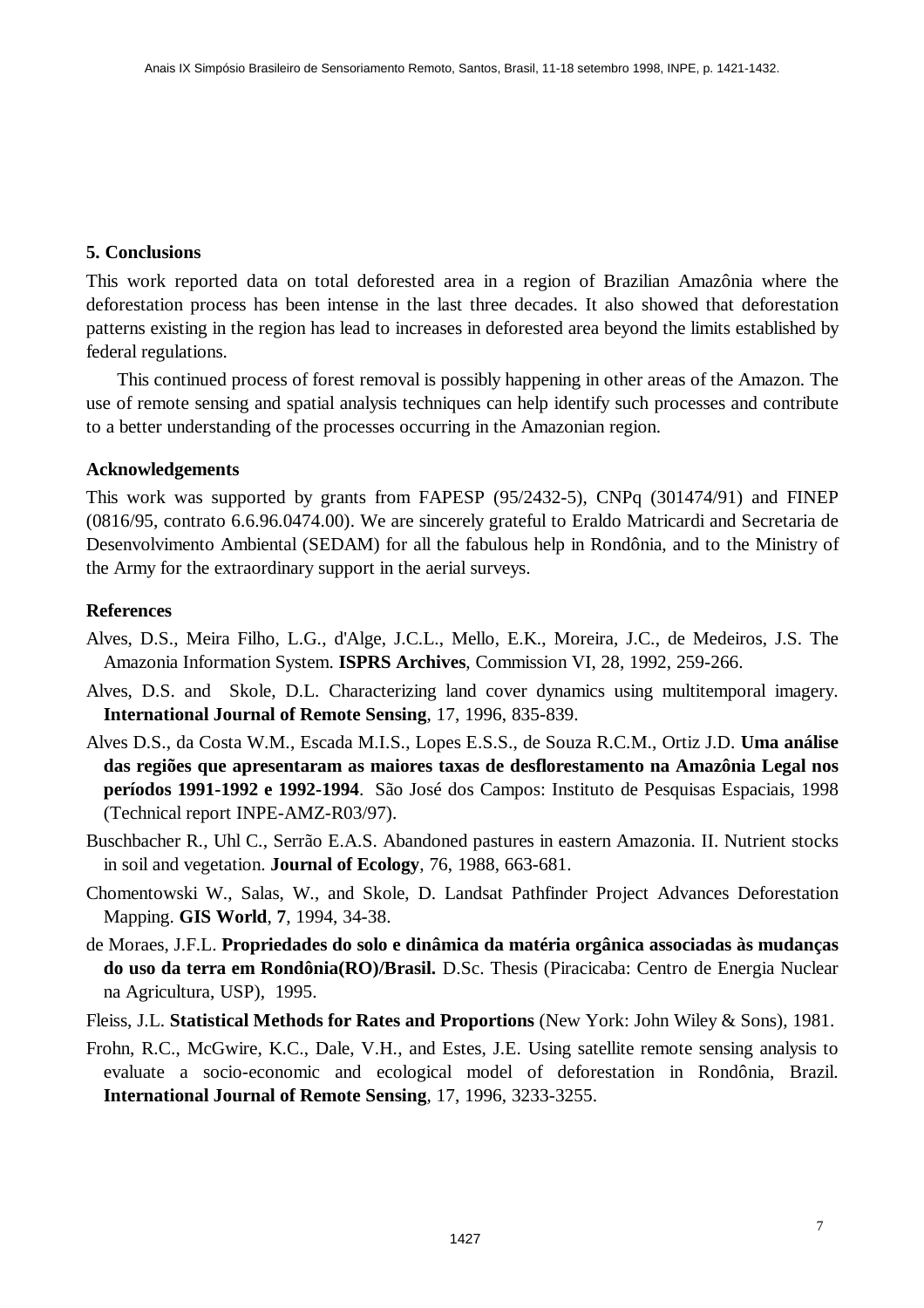- Fundação Instituto Brasileiro de Geografia e Estatística (FIBGE). **Malha Municipal georreferenciada elaborada pelo Departamento de Cartografia da Diretoria de Geociências do IBGE, correspondente ao quadro territorial vigente em 31 de dezembro de 1994**. Rio de Janeiro: Fundação Instituto Brasileiro de Geografia e Estatística, sem data.
- Gash, J.H.C., Nobre, C.A. Roberts, J.M. and Victoria, R.L. (editors) **Amazonian Deforestation and Climate** (New York: John Wiley and Sons), 1996.
- Hudson, W.D. e Ramm C.W. Correct formulation of the kappa coefficient of agreement. **Photogrammetric Engineering and Remote Sensing**, 53(4), 1987, 421-422.
- Instituto Nacional de Colonização e Reforma Agrária (INCRA) **Dossiê (Divisão de Assentamento)** (Porto Velho: Instituto Nacional de Colonização e Reforma Agrária), Dezembro de 1996 (Relatório Interno).
- Instituto Nacional de Pesquisas Espaciais (INPE) **Avaliação da cobertura florestal na Amazônia Legal utilizando sensoriamento remoto orbital**. São José dos Campos: Instituto Nacional de Pesquisas Espaciais, 1989.
- Instituto Nacional de Pesquisas Espaciais (INPE). INPE atualiza os dados do desflorestametno na Amazônia, de 95 a 97. **INPE Notícias**. Nº 13, jan.-feb. 1998, 1-2.
- Moran EF, Brondizio ES, Mausel P, Wu Y. Integrating Amazonian vegetation, land use, and satellite data. **Bioscience,** 44, 1994, 329-338.
- RADAMBRASIL, Projeto. **Levantamento de Recursos Naturais, Folha SC.20 - Porto Velho, Vol. 16**. DNPM/Projeto RADAMBRASIL, Rio de Janeiro, 1978.
- Schimel, D., Alves, D., Enting, I, Heimann, M., Joos, F., Raynaud, D., and Wigley, T. Radiative Forcing of Climate Change. In: *Climate Change 1995 The Science of Climate Change* (eds. J.T. Houghton, *et al.*), Cambridge, U.K., Cambridge University Press, 1996, 66-131.
- Secretaria de Estado do Desenvolvimento Ambiental (SEDAM). **Avaliação do desmatamento em Rondônia, 1978-1996.** (Porto Velho: SEDAM), October 1997.
- Skole, D.L. and Tucker, C.J. Tropical Deforestation and Habitat Fragmentation in the Amazon: Satellite Data from 1978 to 1988 **Science**, 260, 1993, 1905-1910.
- Skole, D.L., Chomentowski, W.H., Salas, W.A., and Nobre, A.D. Physical and Human Dimensions of Deforestation in Amazonia. **BioScience**, 44, 1994, 314-322.
- Tardin, A.T., Lee, D.C.L., Santos, R.J.R., Assis, O.R., Barbosa, M.P.S., Moreira, M.L., Pereira, M.T., Silva, D., Santos Filho, C.P. **Subprojeto desmatamento: convênio IBDF/CNPq -- INPE**. São José dos Campos: Instituto de Pesquisas Espaciais, 1980 (INPE-1649-RPE/103).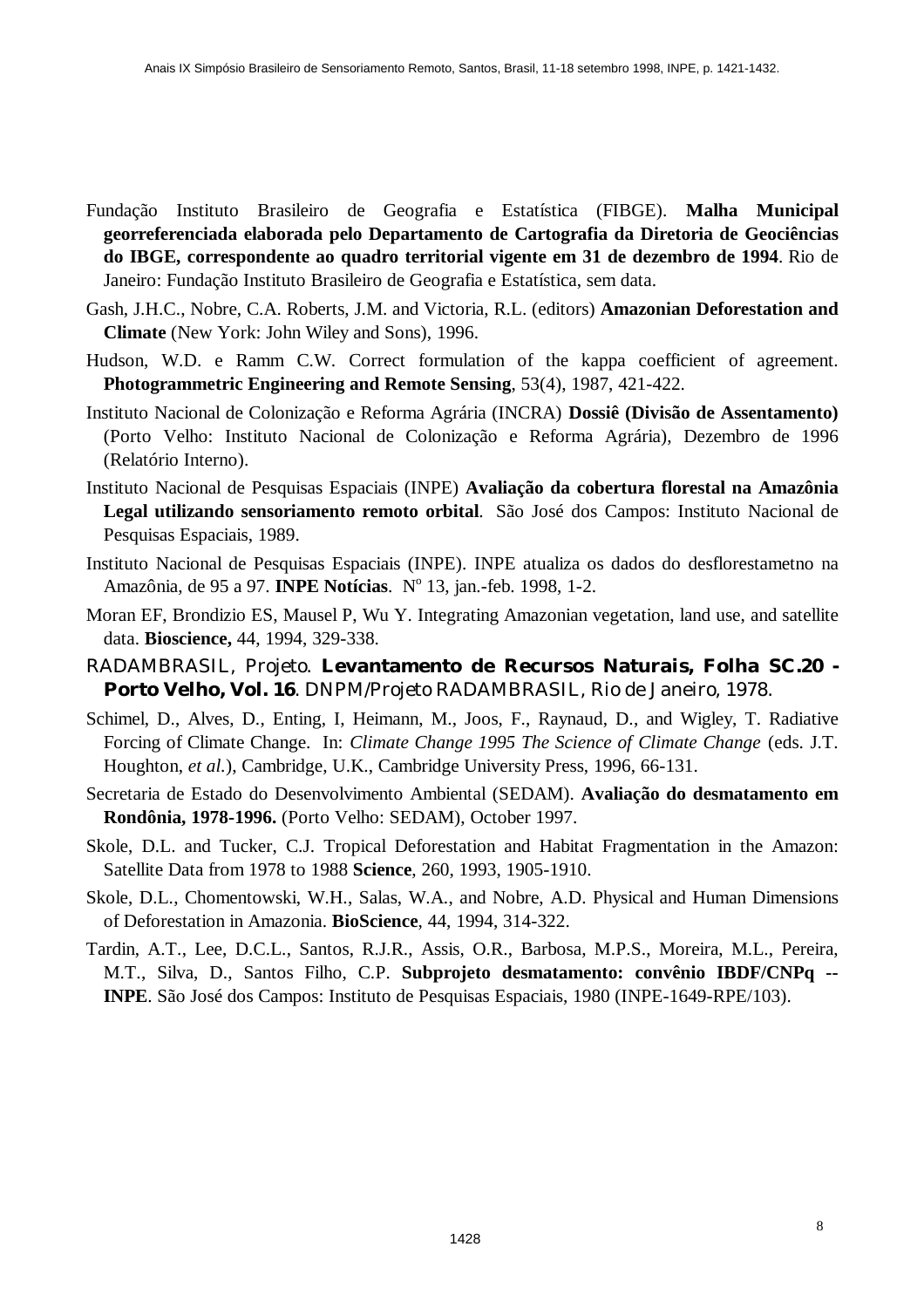<span id="page-8-0"></span>

Figure 1 - Location of the area of study and its *municípios*: (1) Jamari, (2) Rio Crespo, (3) Machadinho d'Oeste, (4) Ariquemes, (5) Ji-Paraná, (6) Theobroma, (7) Vale do Paraíso, (8) Ouro Preto do Oeste, (9) Cacaulândia, (10) Jarú, (11) Governador Jorge Teixeira, (13) Presidente Médici, and (14) Ministro Andreazza, in the state of Rondônia, and (16) Aripuanã, in the state of Mato Grosso. The figure also shows federal road BR-364 and regions within 12.5 km of this road (projection UTM).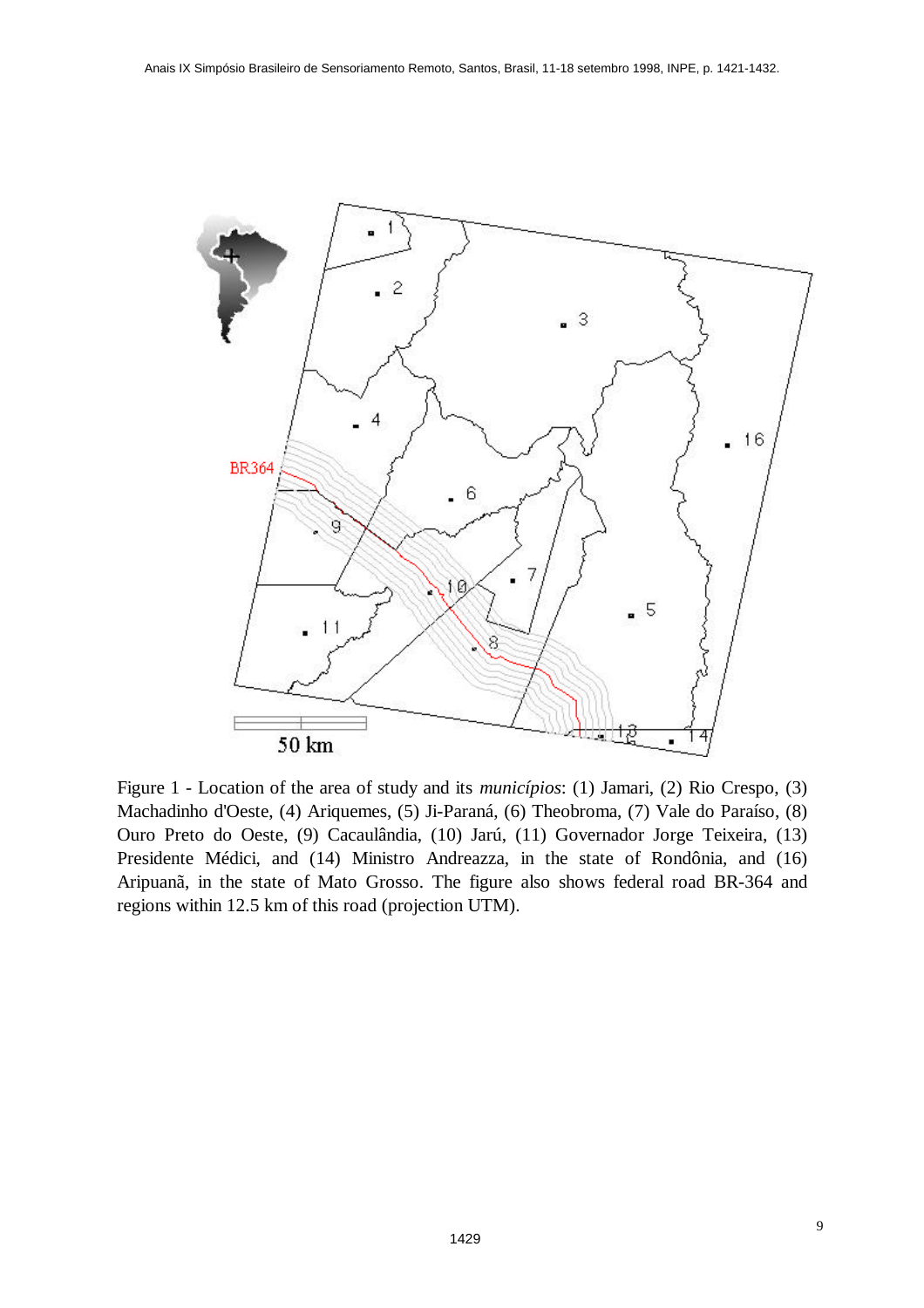<span id="page-9-0"></span>

Figure 2 - Color composite of the image used in the study (TM5 - Red; TM4 - Green; TM3 - Blue). Deforested areas are predominantly pink, while forest appears in green. Also shown federal road BR364. Date of the image - 03 August 1995. Projection - UTM.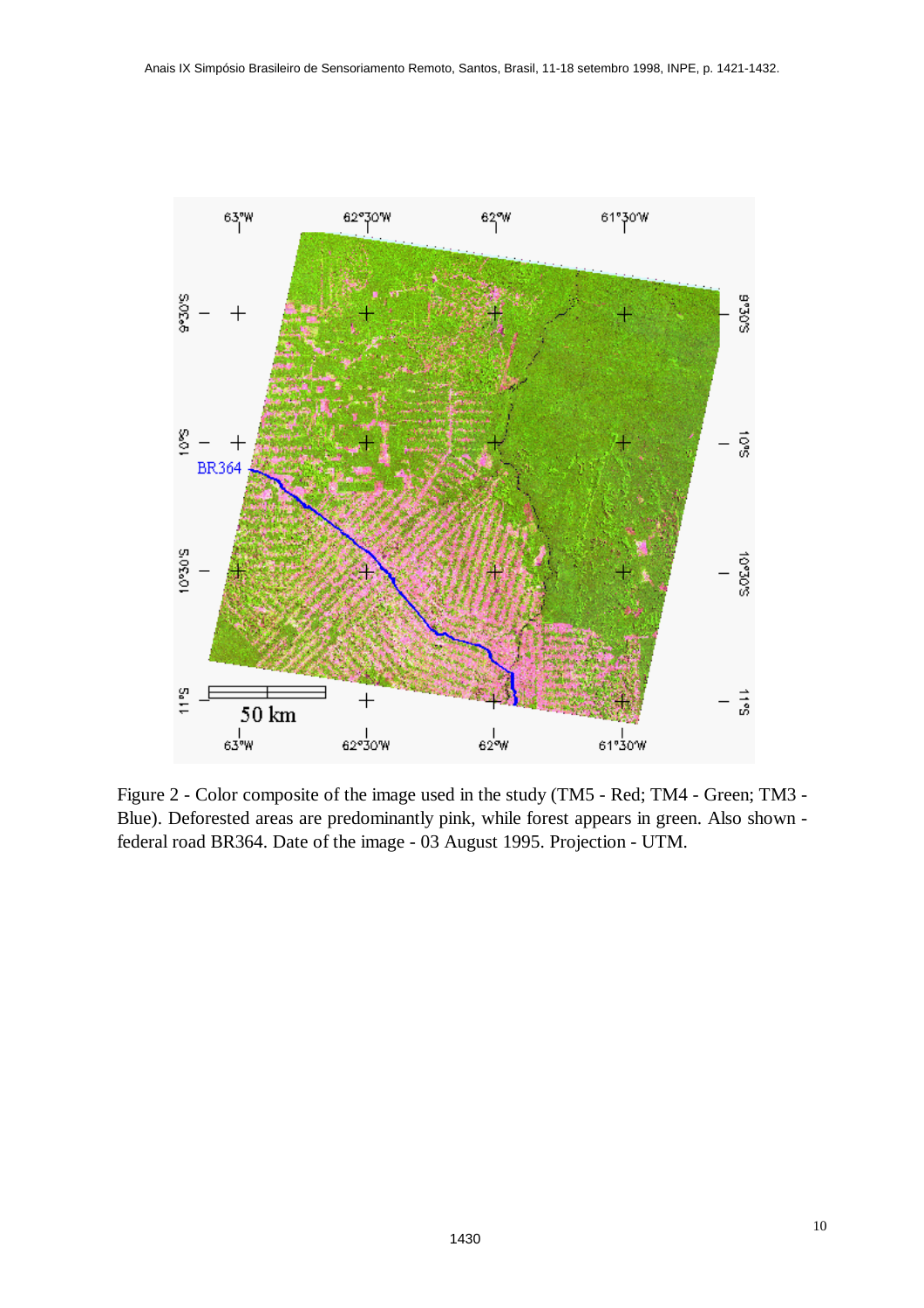<span id="page-10-0"></span>

Figure 3 - Deforested area (in black) by 03 August inside the study region. The more compact occupation in regions close to the BR364 road is noticed in the figure. The fishbone pattern typical of Rondônia can also be seen in several parts of the map. Some large isolated cattle ranches can also be seen. Projection UTM.